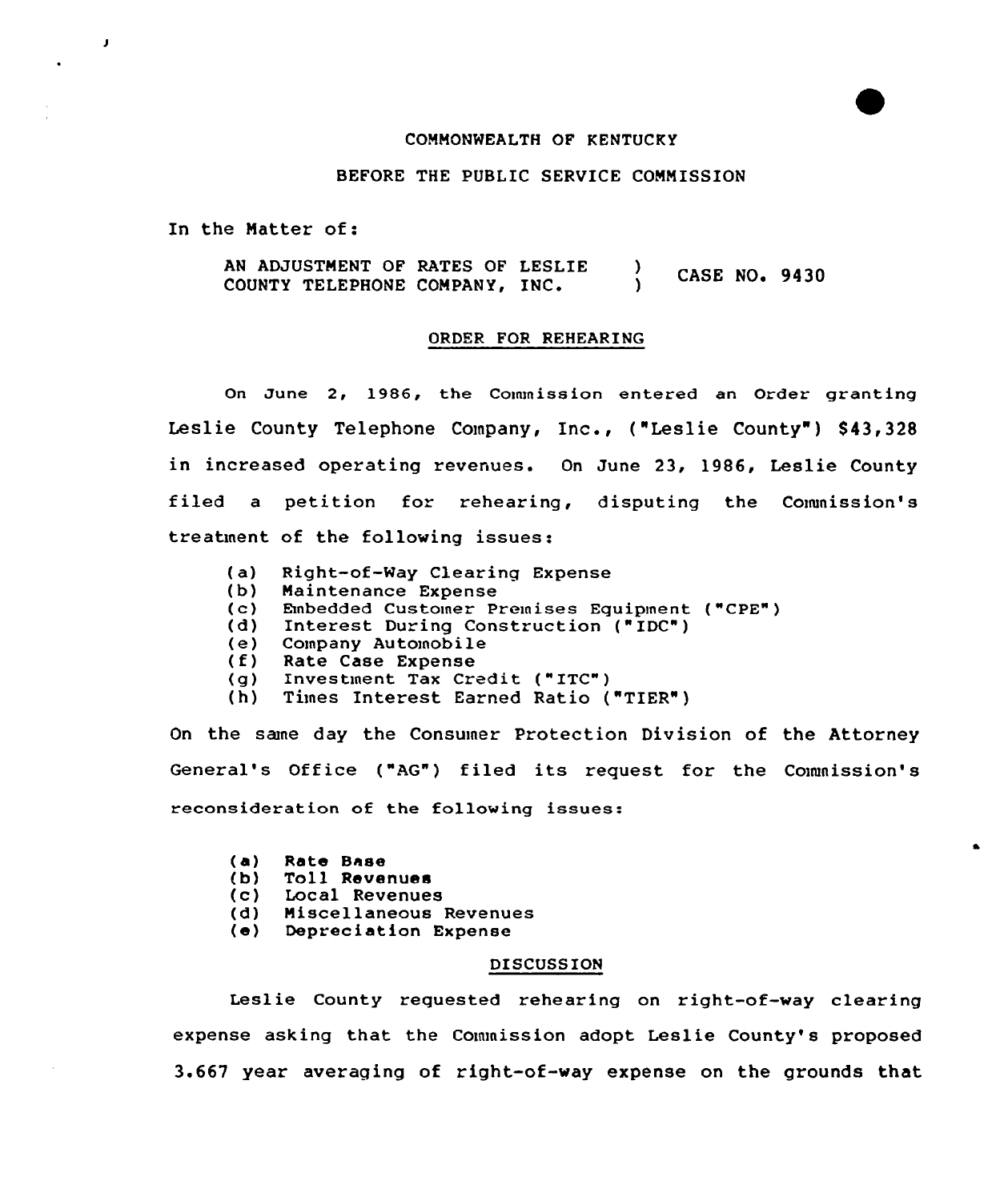it was in conformity with the methodology used in Case 9002.<sup>1</sup> Leslie County cited cases in support of its position that right-of-way clearing expenses should be gauged by comparing the charges made by Clear Path with the charges of other firms. Those cases are not dispositive of the issue presented herein, since no directly comparable quotations are contained in the record.

Despite Leslie County's preferred approach, Leslie County acknowledged that the approach adopted by the Comnission has support in the case law from several jurisdictions. The Commission has previously determined that the services performed by Clear Path, Inc., Leslie County's affiliate, could have been performed by Leslie County itself. Therefore, the profits of Clear Path, Inc., should appropriately be eliminated, once any additional expense to Leslie County of doing the right-of-way maintenance itself has been identified. Leslie County added that if the CoManission decided to base its decision on the profitability of Clear Path, Inc., the Commission should also consider all of the operating expenses including payroll taxes and other overheads in its calculation.

The Commission concurs in that overheads should be considered in determining the normal recurring level of right-of-way expense. However, at the time the Cownission issued its Order the proper test period financial data needed to determine these overheads was not made available. In its petition Leslie County has filed

 $1$  The Application of Leslie County Telephone Company, Inc., for Order Authorizing Adjustment of Rates and Charges, Order dated January 3, 19&5.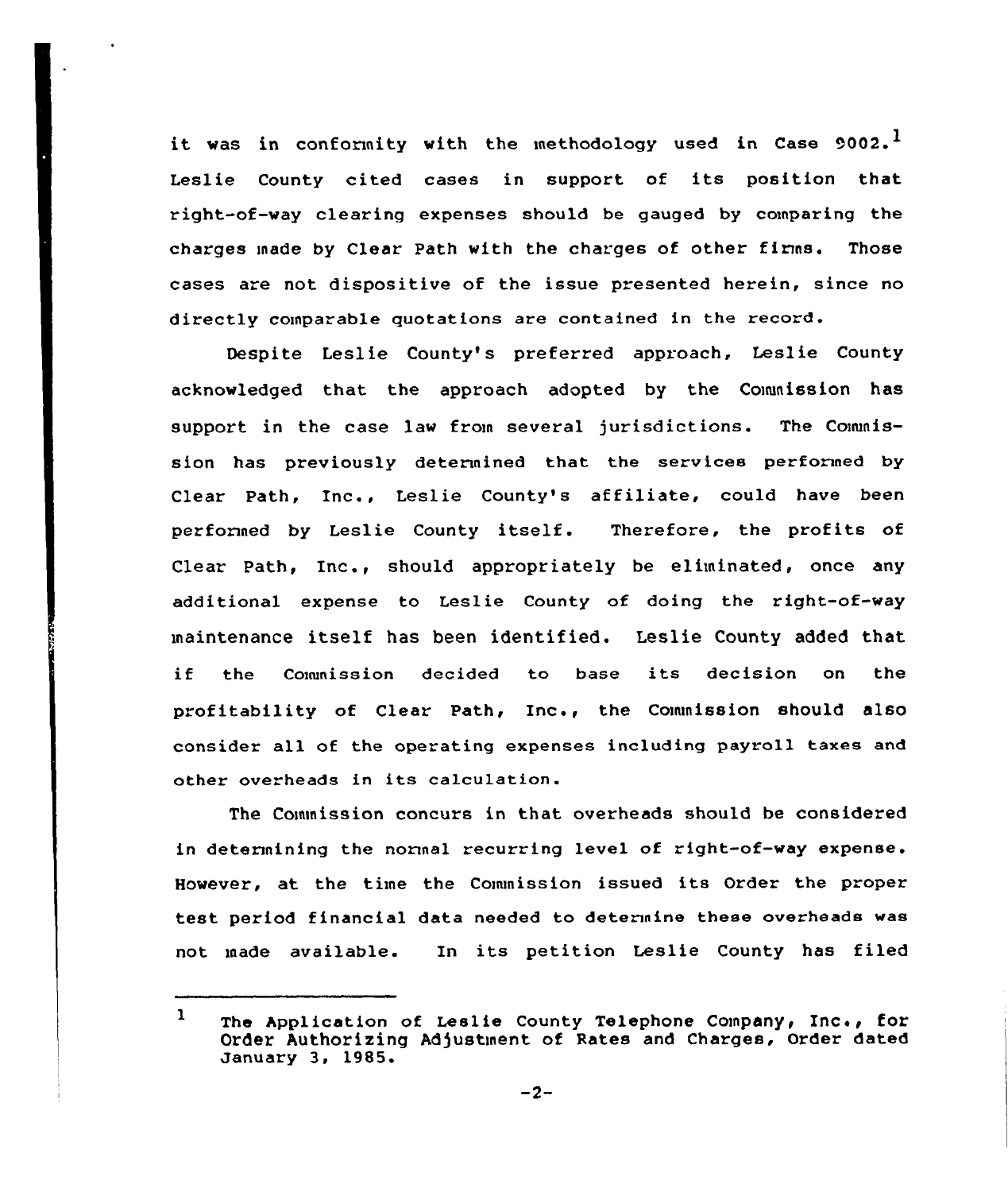additional financial information for Clear Path, Inc., which is helpful; however Leslie County has yet to file the proper financial data for the test period. The financial data required by the Commission to calculate the appropriate overhead costs is:

- 1) Clear Path's operating expenses for the period March 30, 1985, through August 28, 1985.
- 2) Clear Path's 1985 federal and state tax returns.
- 3) Identif ication, by invoice, of the right-of-way clearing which Leslie County chose to capitalize during 1985.

Therefore, the Commission grants rehearing on the proper level of right-of-way clearing expense, subject to the condition that Leslie County file the necessary information requested herein.

Leslie County requested rehearing on the issue of maintenance expense, dividing it into the three sub-issues of:

- (1) Rearrangement of cable, aerial wire, drop wire and pole lines.
- (2) Cost of installation, testing and routining used central office equipment ("COE").
- (3) Naintenance expense associated with embedded cpE.

Leslie County requested rehearing of the first two sub-issues based upon Leslie County's interpretation of the expense account description contained in the Federal Communications Commission Uniform System of Accounts ("USoA"). While Leslie County's interpretations of the USoA may be correct under other circumstances, during the test period Lesie County was in the midst of a

 $-3-$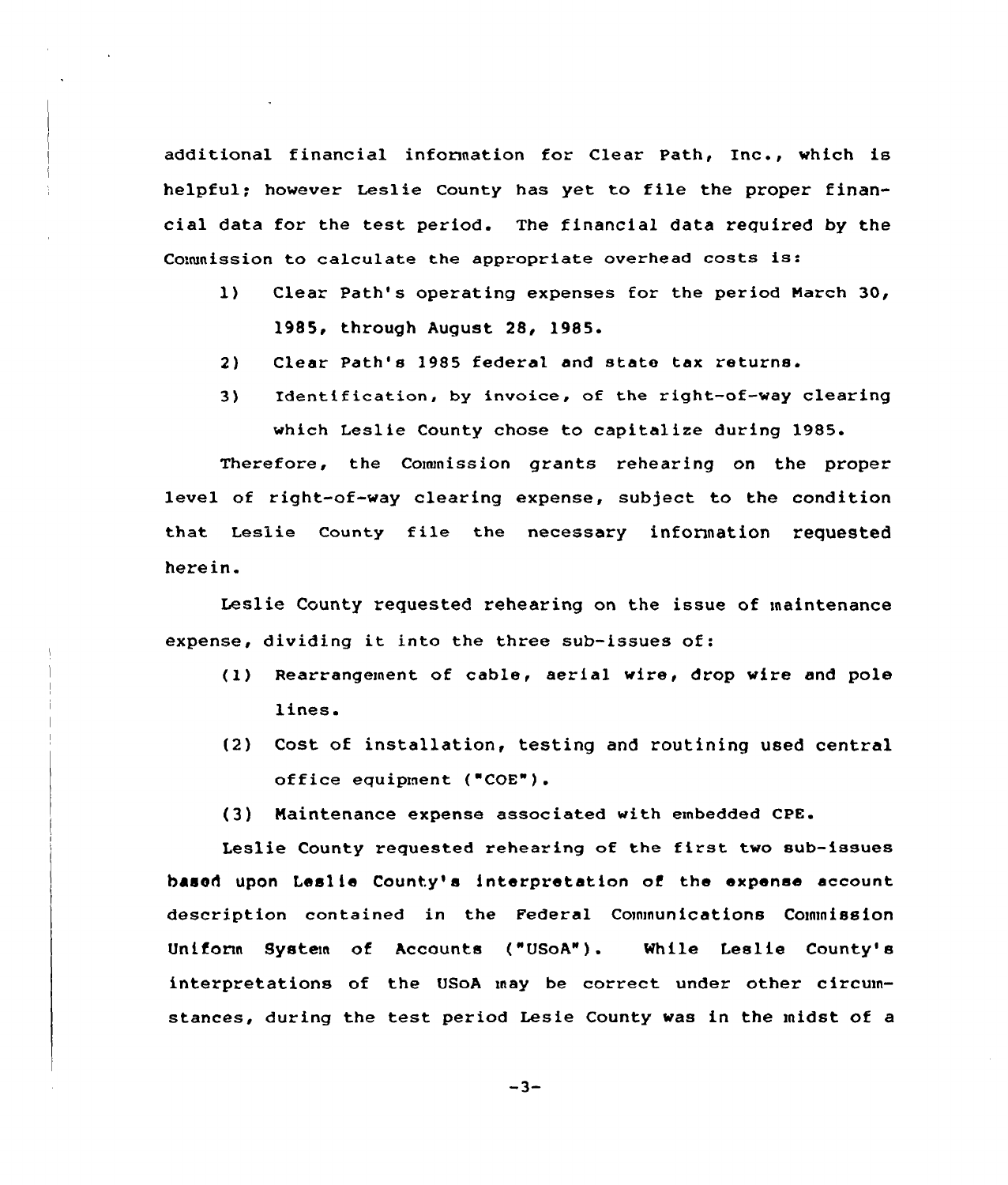$na$  construction program<sup>2</sup> and therefore, the USoA (Sec.  $31-100:2$ ) instructs that all construction costs be recorded in utility plant under construction before being transferred to the proper utility plant accounts.

Leslie County has failed to provide any new information to the Commission which necessitates <sup>a</sup> deviation from its original decision. Therefore, the Commission will not allow rehearing on the issues of rearrangement of cable, aerial wire, etc., and cost of installation, testing and routining used COE.

Leslie County was requested to file test period breakdowns of the following maintenance expense accounts after the hearing:

| Account No. 605   |  | Embedded CPE                  |
|-------------------|--|-------------------------------|
| Account No. 605.2 |  | Station Equipment-Moves, Etc. |
| Account No. 605.4 |  | Repair of Telephone Sets.     |

However, Leslie County did not provide the requested information until its filing for rehearing. Based upon this information, the Commission will grant Leslie County's request for rehearing on the issue of maintenance expense associated with embedded CPE and will consider this issue with the overall issue of CPE.

Leslie County reguested rehearing on the deregulation of CPE stating that it agreed with the Conunission's revenue adjustment, but considered the expense adjustment to be unreasonable. The methodology used by the Conunission was proposed by Leslie County

 $\overline{2}$ Transcript of Evidence ("T.E."), Hearing date April 8, 1986, pages 196, 201 and 202.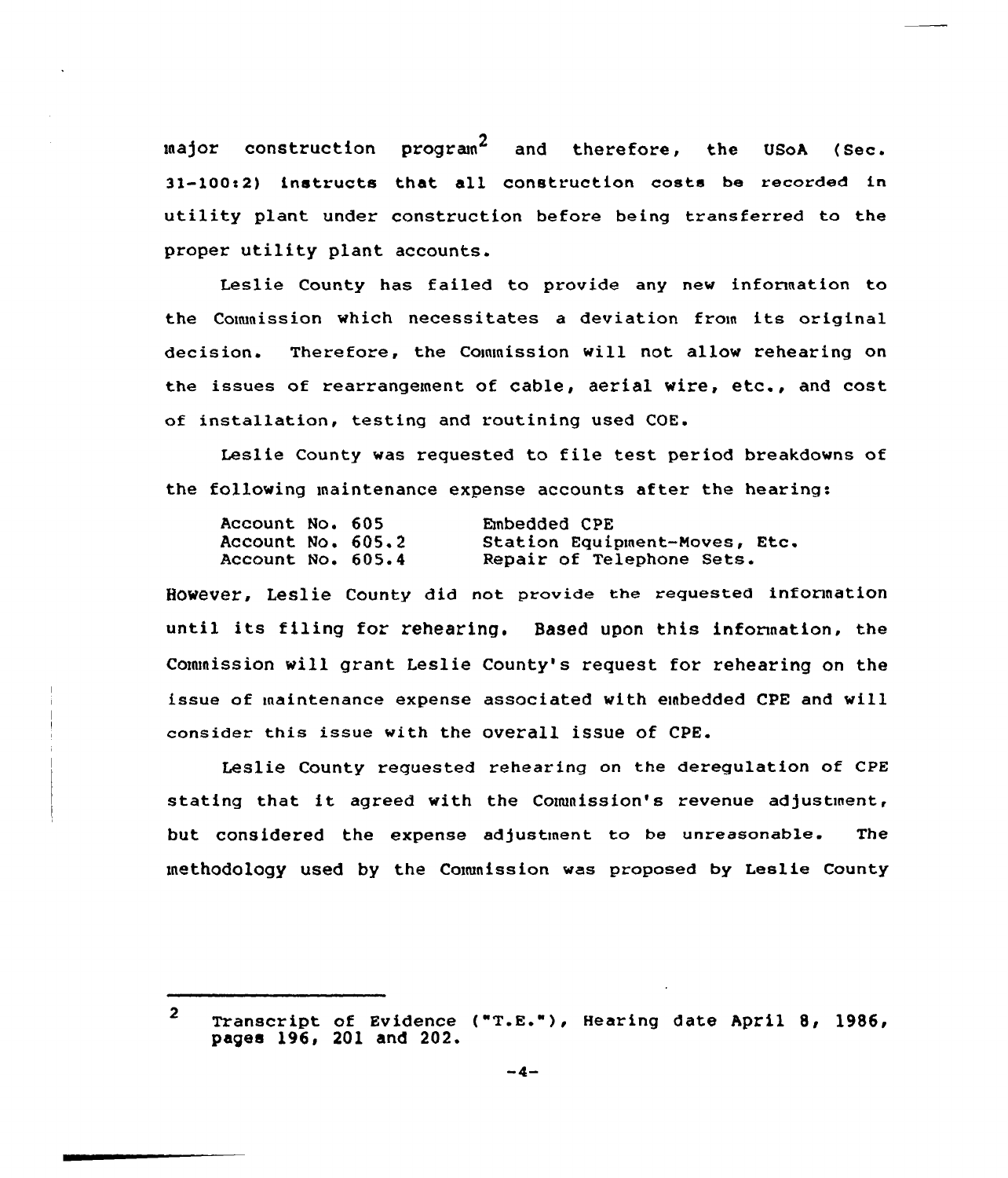in Administrative Case No. 257<sup>3</sup> and resulted in approximately 21 percent of operating expenses being allocated to deregulated CPE. Leslie County argued that the methodology used does not take into account all underlying revenues, such as toll and miscellaneous. In order to determine the appropriate revenue and expense adjustment the Commission requires Leslie County to file the following test period information:

- (1) <sup>A</sup> complete detailed breakdown of all items included in the revenue figure of \$188,361.
- (2) <sup>A</sup> complete detailed breakdown of maintenance expense accounts 605, 605.2 and 605.4.
- (3) Any expense allocation which Leslie County finds appropriate along with the supporting reasons for the allocation methodology chosen. (All expense items do not have to be allocated on the same basis.)

Therefore, the Commission grants rehearing on the issue of CPE on the express condition that Leslie County file the requested information.

Leslie County requested rehearing on the issue of IDC arguing that its projected level of S50,000 vas <sup>a</sup> more accurate measure of the future level of construction work in progress ("CHIP") and that it would be unreasonable to base IDC upon the CWIP level that existed in the iniddle of a multi-million dollar construction program. Leslie County added that if the Couunission maintained

 $\overline{\mathbf{3}}$ The Detariffing of Customer Premises Equipment Purchase subsequent to January 1, 1983 (Second Computer Inquiry FCC Docket 20828).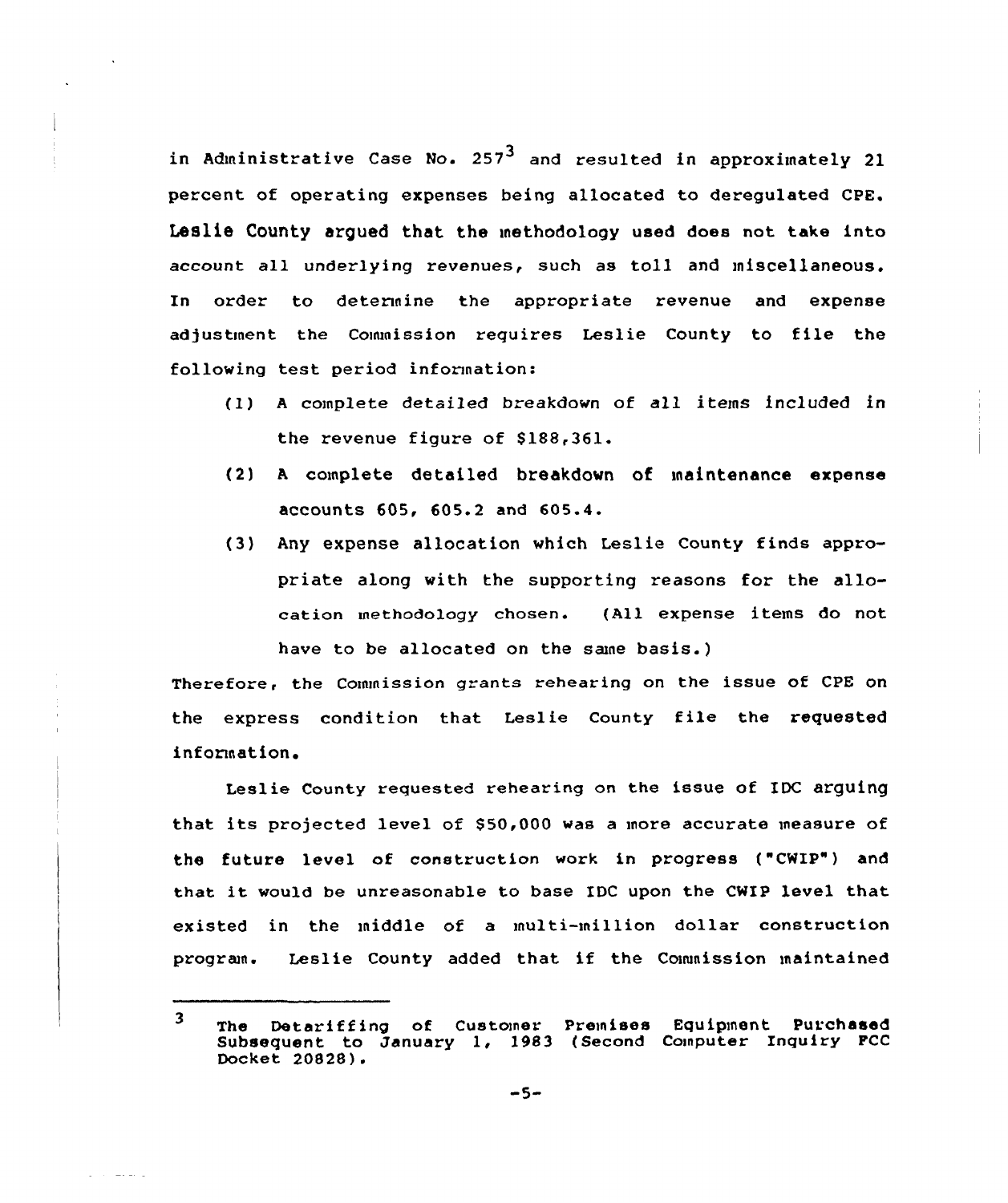that IDC be computed using end of the test period CWIP, then IDC should be included in the state and federal tax calculations.

The Commission based IDC on the end of test period level of cwrp in order to properly match test period rate base with earnings. This maintained the actual end of test period levels and negated the need for the pro forma adjustments necessary to maintain proper matching. While the future level of CWIP may be somewhat lower than the actual end of test period level, Leslie County's projected \$50,000 level is based on only 2 prior years CWIP levels. It also does not meet the Commission's rate-making criteria of being either known or measurable. In order for Leslie County to support any other level of IDC, Leslie County must provide all adjustments to revenues and expenses which would result from the conversion of CWIP to plant in service in order to meet its burden of proof. Therefore, the Commission will grant rehearing on the issue of IDC.

Leslie County requested rehearing on the company provided automobile, stating that the amount proposed by the AQ had no support or basis in the ease other than DeWard's Supplemental Test imony i

Leslie County added that if the personal use of the automobile is to be disallowed then the 1ease value of the automobile should be the basis for the adjustment. The Commission is of the opinion that Leslie County's proposed adjustment should also contain the appropriate insurance cost and operational expenses (i.e., gas, etc). In order for the Commission to properly compute

 $-6-$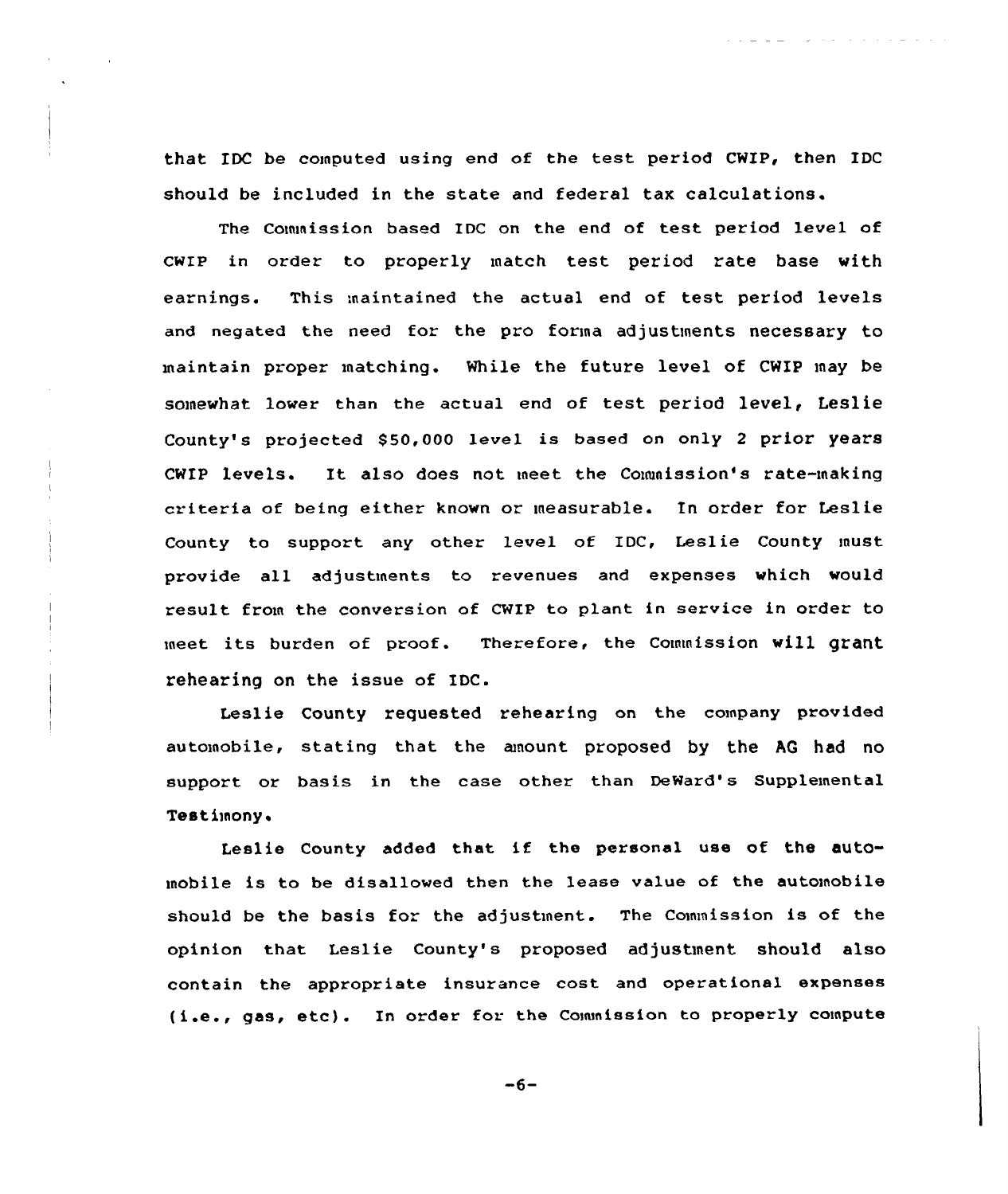the necessary adjustment Leslie County should file the following:

- (l) The continuous automobile records required by the Internal Revenue Code to substantiate between personal and business use.
- (2) <sup>A</sup> listing of Operating Expenses for the automobile for the test period.

Therefore, the Commission will grant rehearing on the issue of company automobile sub)ect to the condition that Leslie County file the requested information.

Leslie County requested rehearing on the issue of rate case expense dividing it into the following two sub-issues:

- $(1)$  The amount of rate case expense allowed for rate-making purposes.
- (2) The amortization period of the rate case expense.

As quoted by Leslie County, Richard Swanson, partner in the firm of Arthur Anderson and Company, Certified Public Accountants, testified as follows: "I wasn't directly involved in the audit, but I understand that the audit went reasonably well."<sup>4</sup> Therefore, Nr. Swanson's opinion on the condition of Leslie County's financial records is not based upon first hand knowledge, but rather what someone else had told him. Leslie County appears to have gone from one end of the spectrum in Case No. 9002 where it attempted to file its own case at lower costs, to the opposite side of the spectrum in this case. The Commission reiterates its

 $T.E., page 279.$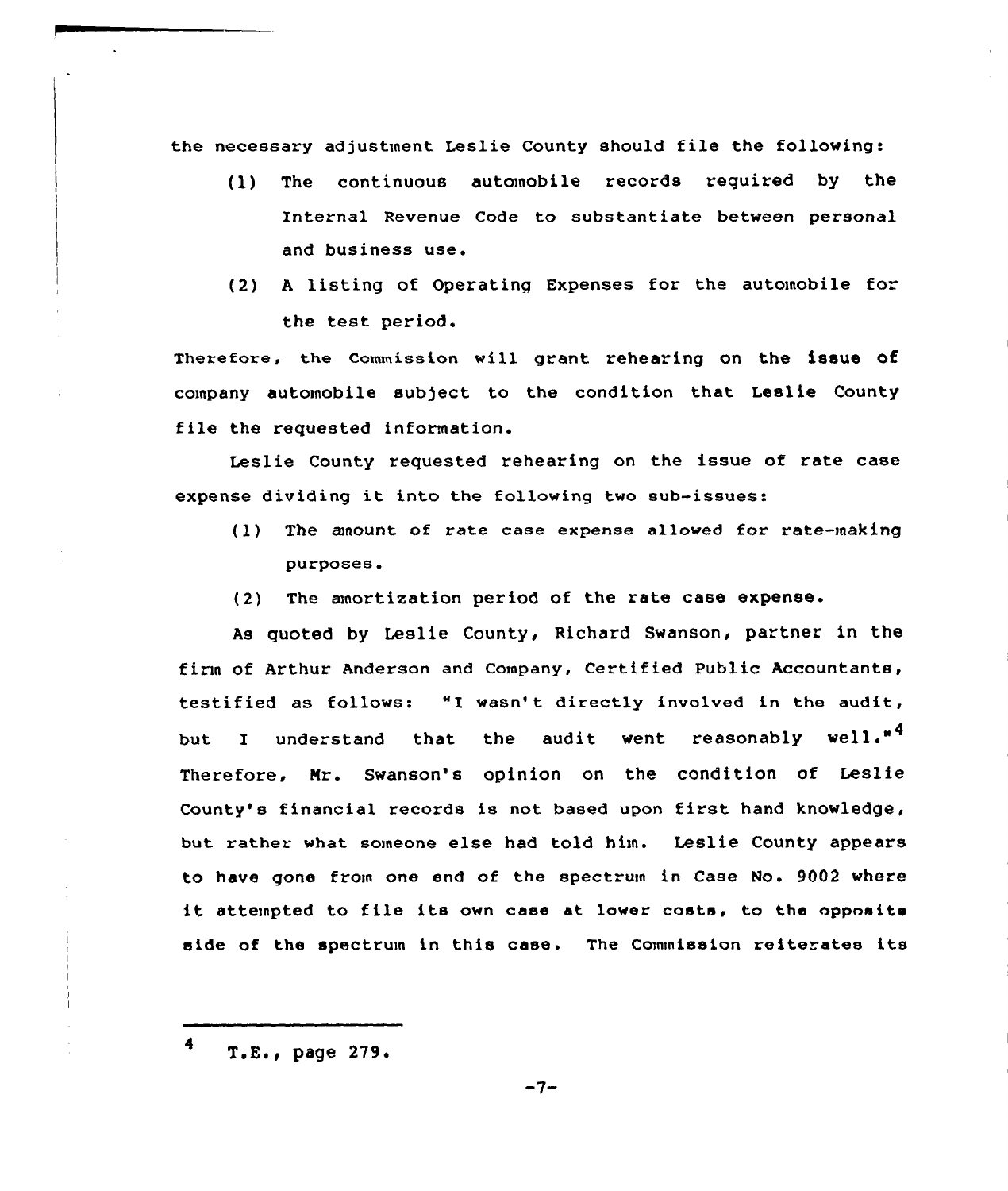opinion that Leslie County's financial records are poorly maintained and docunented and in further support of this opinion notes Leslie County's inability to file the appropriate information requested at the hearing regarding the maintenance expense accounts. Leslie County has failed to file any new information which would persuade the Conunission to deviate from its position and, therefore, denies rehearing on this issue of rate case expense.

Leslie County requested rehearing on the issue of the anortization period for rate case expense. Leslie County requested that the anortization period be changed from 3 to <sup>2</sup> years and provided supporting evidence for its position. Therefore, the Commission grants rehearing on the issue of rate case amortization period.

Leslie County requested rehearing on the issue of ITC arguing that the Conunission's approach jeopardizes Leslie County's future ability to use its ITC because (1) the method is not in accordance with the general rule of the Internal Revenue Code, and (2) the Connnission's calculation was based on ITC that Leslie County had never used. Leslie County provided a short history of ITC in defense of its argument.

Had Leslie County's revenue requirements been determined using a Return on Net Investment then Leslie County's approach to ITC would have been appropriate. However, since Leslie County's revenue requirement was calculated using a TIER, then Leslie County's ratepayers would have received no direct benefit under Leslie County's proposed ITC methodology. The Commission's

 $-8-$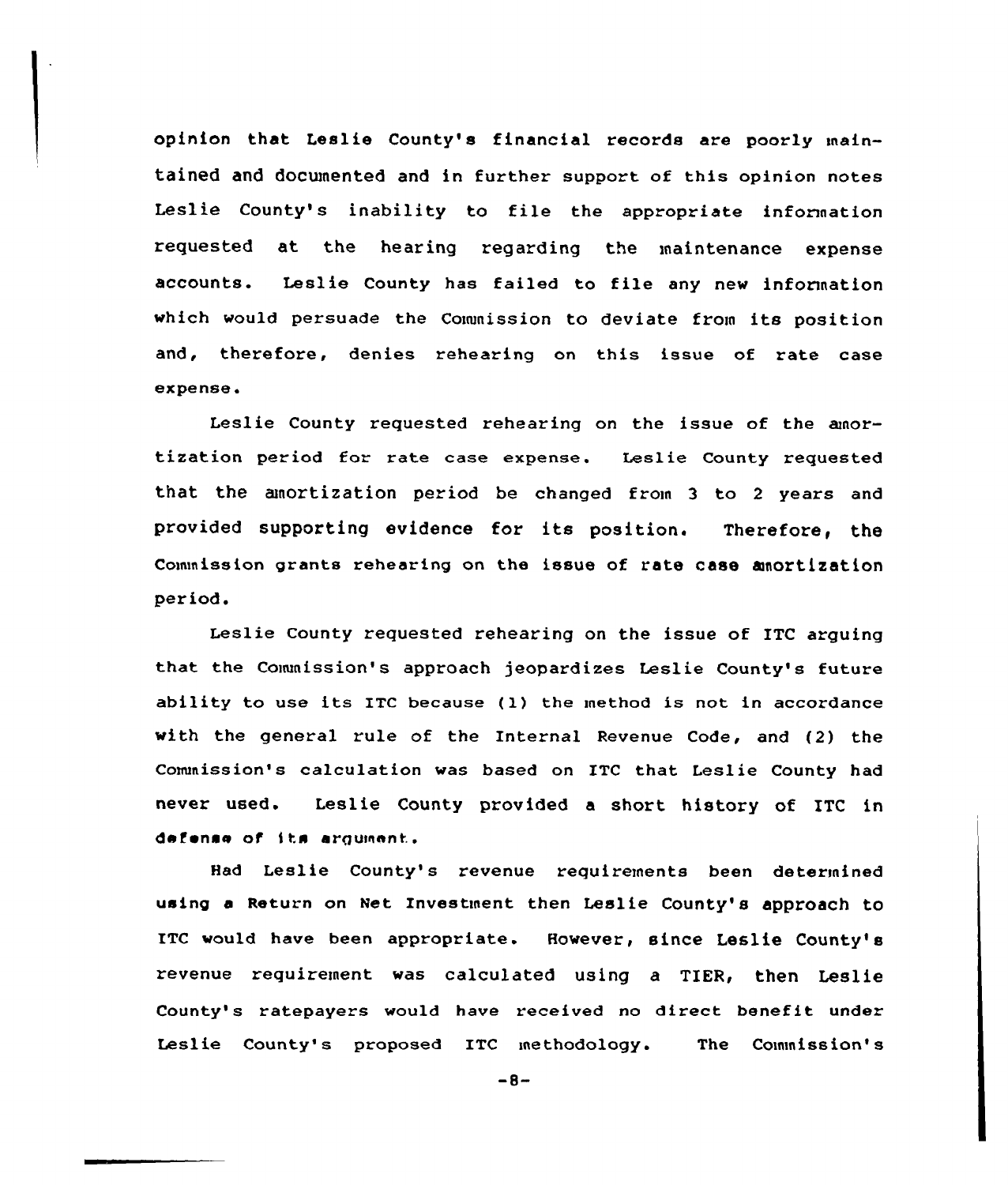concern for this topic was made apparent through the extensive cross-examination of Richard Swanson.<sup>5</sup> The Commission refers to footnote <sup>5</sup> of Leslie County's 1985 audited financial statements which shows that Leslie County has approximately \$728,000 of unused ITC that can be carried forward to the years 1994 through 2000. The Cownission is of the opinion that this is an adequate time span in which Leslie County can use its ITC carry forward; however, if for any viable reason Leslie County is unable to use all of its ITC then it will be able to reclaim the unused amount already amortized in the future.

The Commission used the financial data for the years 1971 through 1984; however, due to the information filed by Leslie County regarding the history of ITC it was made apparent that ITC may have been claimed by Leslie County as early as 1971. Therefore, the Commission denies rehearing on the methodology of ITC, but grants rehearing on the financial data, subject to the condition that Leslie County file the 1971 through 1981 federal tax returns.

The last rehearing request made by Leslie County was on the issue of TIER, basing its argument that a TIER of 1.5X is the minimum coverage requirement of its loan and that the additional coverage requested is necessary due to the additional debt Leslie County would incur. The Commission grants rehearing on the issue of TIER, but reminds Leslie County that it has the burden of proof to support a deviation from the TIER of 1.5X.

<sup>5</sup> T.E.. pages 267-278.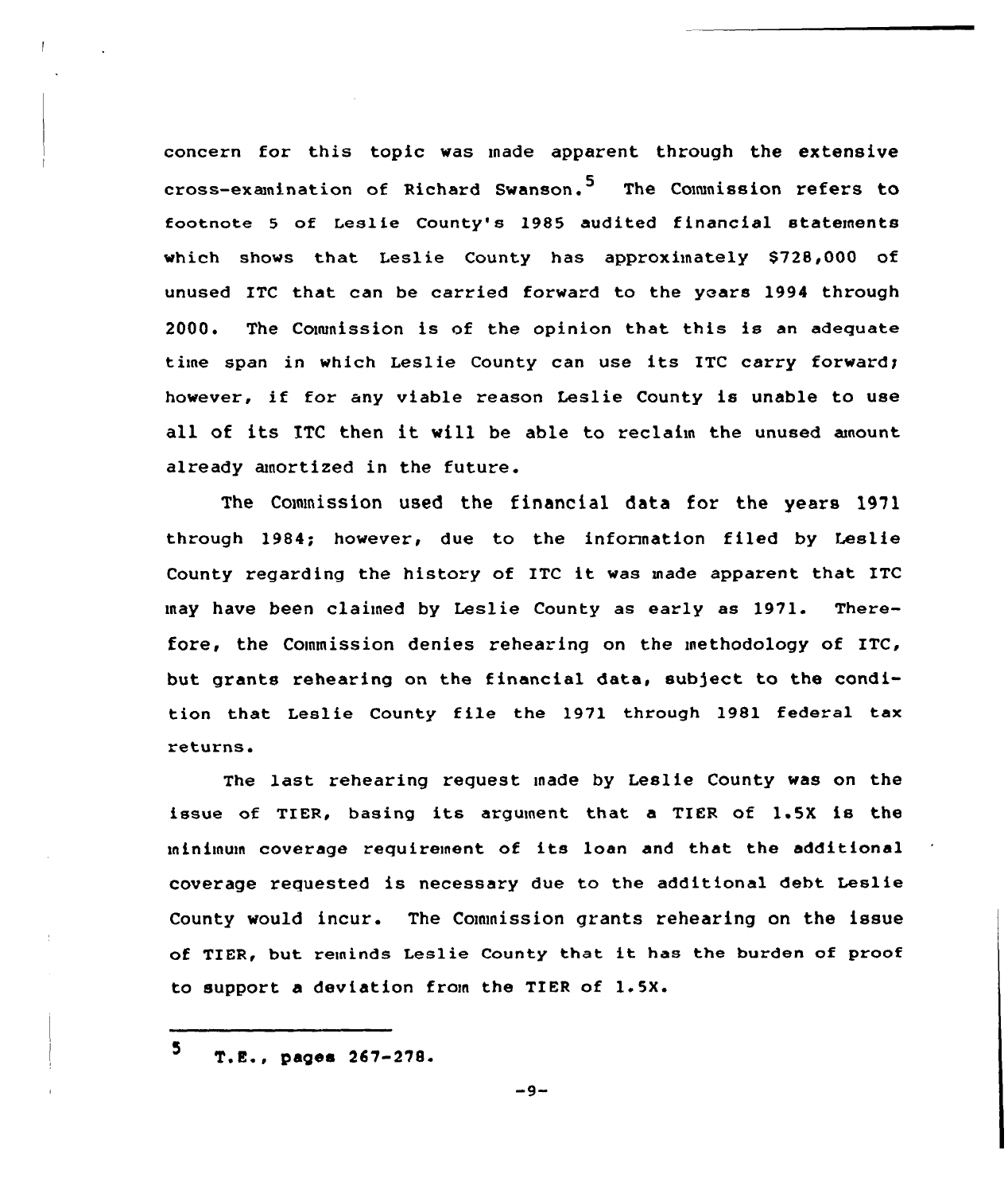The AG requested rehearing on rate base stating that the Connnission failed to reduce rate base by S19,132 of unrecognized contributions. After completing a review of the transcripts, the Commission has determined that it was not adequately proven whether this amount was contributions or deposits for construction. However, the proposed adjustment is de miniinus in this case since its deduction or inclusion in rate base has no impact upon required net operating revenues. TIER was used rather than return on net investment, making this adjustment irrelevant. The Conunission therefore, denies rehearing on the issue of rate base.

The AG requested rehearing of toll revenues arguing that the negative NEcA true-up adjustment was pure guess work upon Leslie County's part and, therefore, should be eliminated. The Commission found this adjustment reasonable and the AG failed to provide new evidence to support its contention. Therefore, the Cownission denies rehearing on the issue of toll revenue.

The AG requested rehearing on the issue of local revenue dividing it into the two sub-issues of:

(1) End-user charge

(2) Additional regulated revenues.

The AG argues that since the end-user charge increased from \$1 to \$2 on June 1, 1986, test period revenues should be adjusted to refect this change. Although the adjustment proposed by the AG meets the criteria of being known and measurable, the change in rates occurred the day before the Final Order was issued, which in the Commission's opinion is too far outside of the test period.

—10-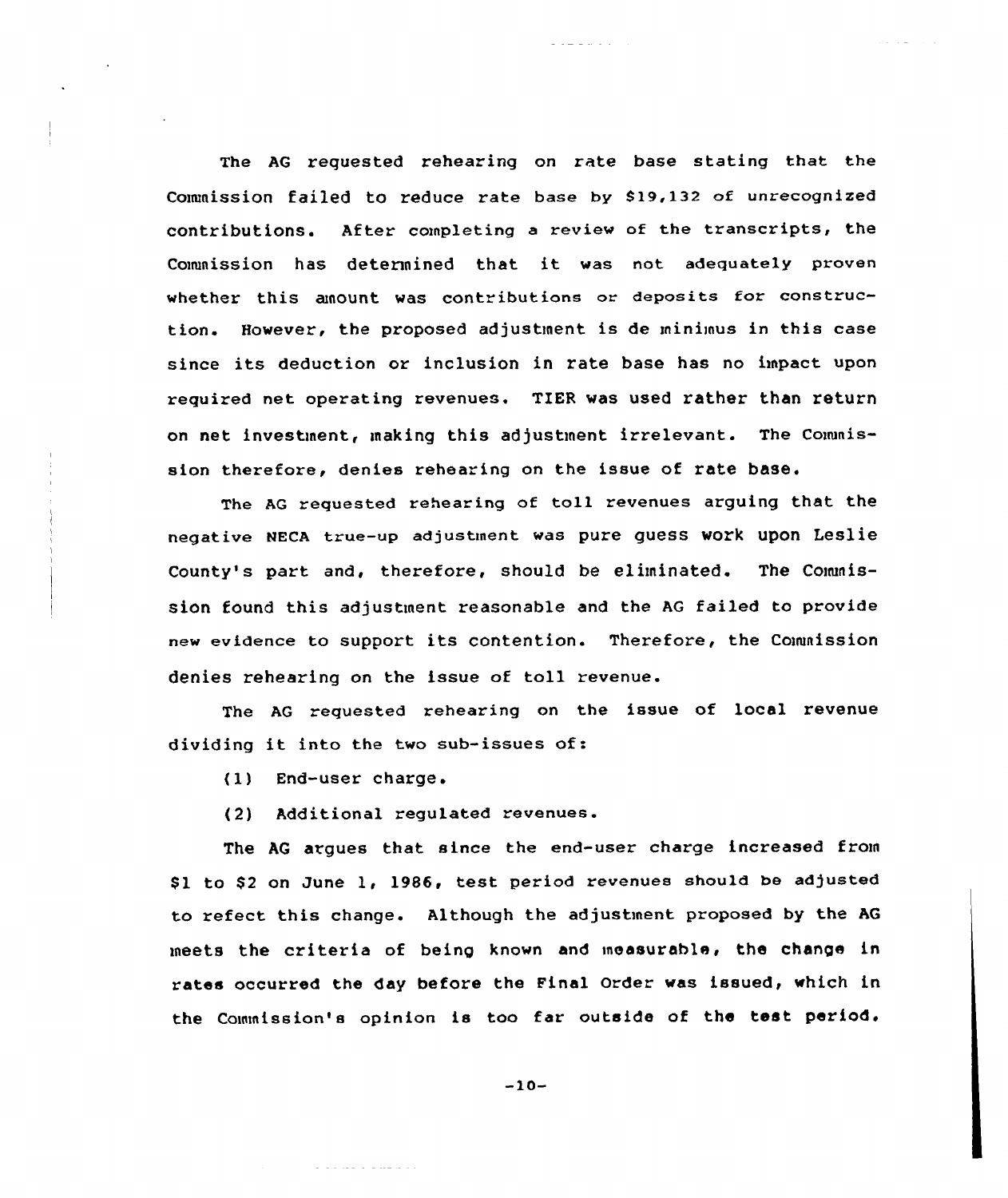Further, Case No.  $8838^6$  is now examining the impact this will have upon local service revenues. The Cownission therefore denies rehearing on the issue of end-user charge.

The issue of additional regulated revenues was based on the argument that the Couunission's embedded CPE revenue adjustment was inclusive of revenues not connected with deregulated CPE. Therefore, since rehearing has been granted on embedded CPE, the Commission grants rehearing on the issue of additional regulated x'evenues.

The AG requested rehearing on miscellaneous revenue, dividing it into the two sub-issues of:

- (1) Cable TV revenues
- (2) The premature removal of CWIP and placing it into plant in service.

The AG provided support from the hearing that substantiated its claim that test period cable TU revenues were understated. Therefore, the Conunission grants rehearing on the issue of cable TV revenues. The AG could provide no new support that CWIP transferred to plant in service was not used and useful at or near the end of test period. Therefore, the Couunission, denies rehearing on the issue of premature transfer of CWIP.

The last request for rehearing inade by the AG was for the issue of depreciation expense based upon the transfer of CWIP into

<sup>6</sup> An Investigation of Toll and Access Charge Pricing and Toll Settlement Agreements for Telephone Utilities Pursuant to Changes to be Effective January 1, 1985.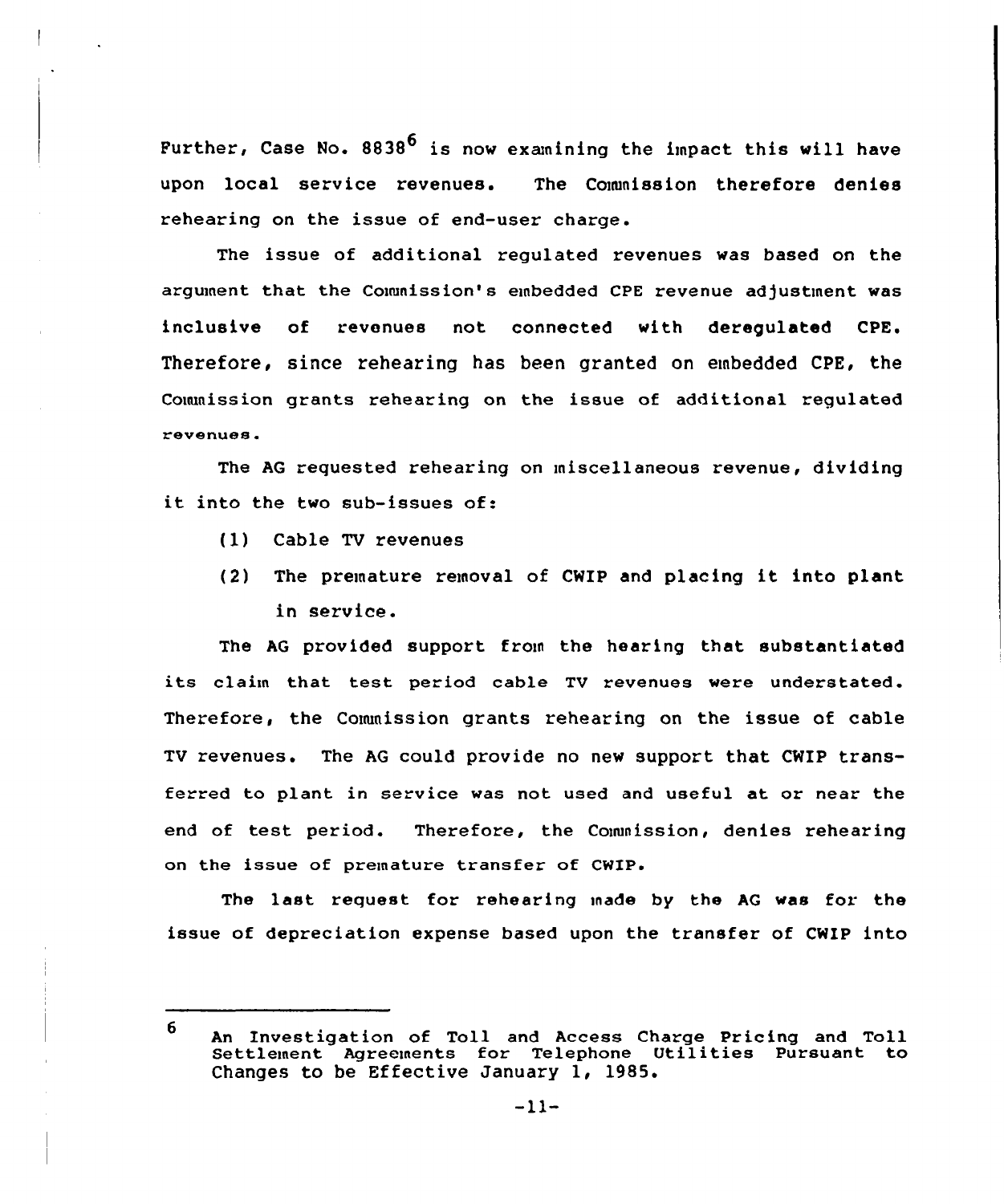plant in service. As in miscellaneous revenues the AG has provided no new evidence on which to base its claim. The Commission therefore denies rehearing on the issue of depreciation expense.

IT IS THEREFORE ORDERED that:

l. Leslie County's request for rehearing on the issue of right-of-way clearing expense be and it hereby is granted on the condition that. Leslie County file the necessary information requested herein.

2. Leslie County's request for rehearing on the issues of rearrangement of cable, aerial wire, etc., and cost of installation, testing and routining used COE be and it hereby is denied.

3. Leslie County's request for rehearing on the issue of maintenance expense associated with embedded CPE be and it hereby is granted.

4. Lealie County's request for rehearinq on the issue of embedded CPE be and it hereby is granted on the condition that Leslie County file the necessary information requested herein.

5. Leslie County's request for rehearing on the issue of IDC be and it hereby is granted on the condition that Leslie County file the necessary information requested herein.

6. Leslie County's request for rehearing on the issue of company automobile be and it hereby is granted on the condition that Leslie County file the necessary information requested herein.

7. Leslie County's request for rehearing on the issue of rate case expense amount be and it hereby is denied.

—12-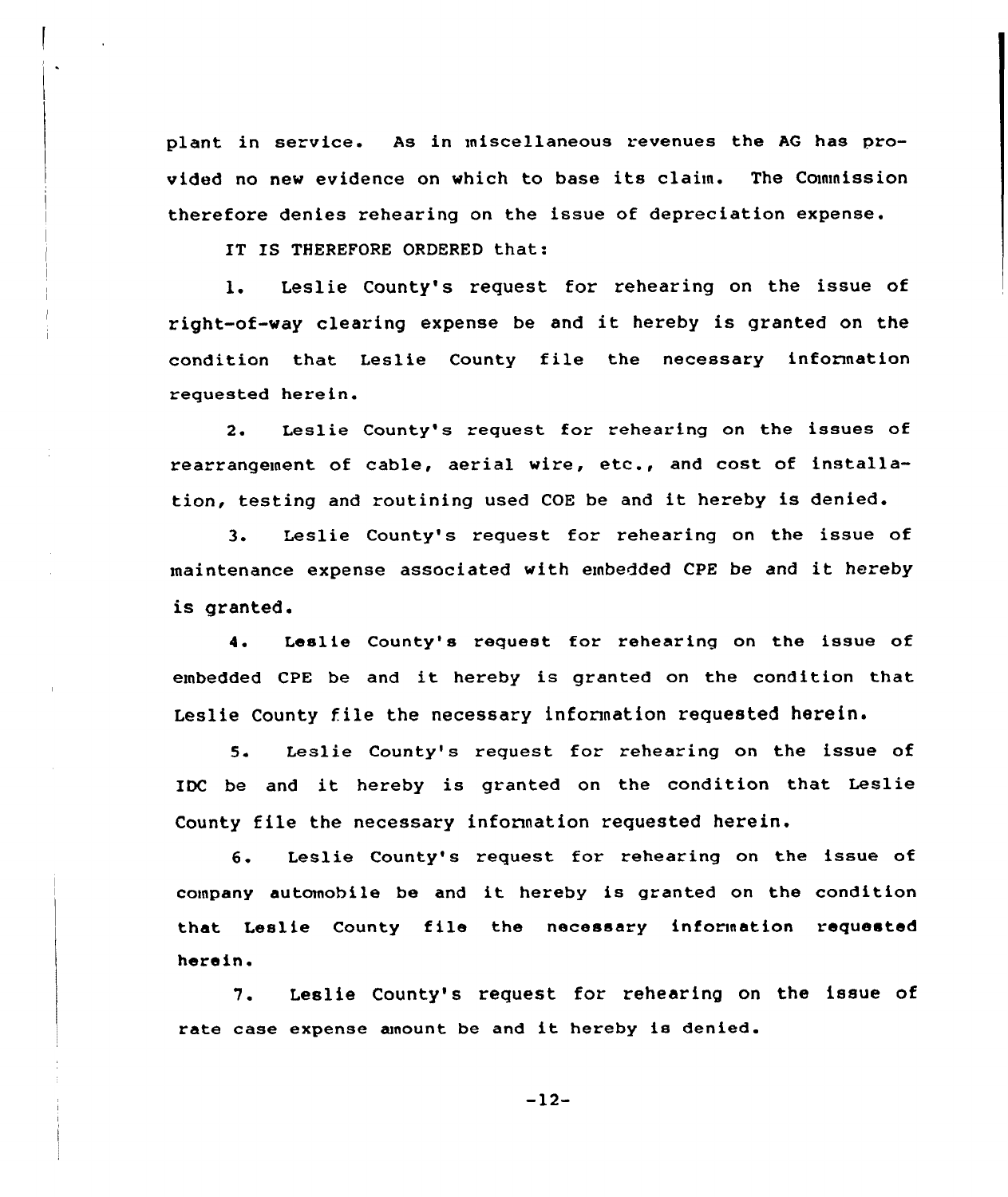8. Leslie County's request for rehearing on the issue of rate case expense amortization period be and it hereby is granted.

سندي مستشف سياسي والمرامين

and the second companies of the

Leslie County's request for rehearing on the issue of  $Q_{\perp}$ ETC be and it hereby is denied on the issue of methodology but granted on the issue of reviewing past financial data.

10. Leslie County's request for rehearing on the issue of TIER be and it hereby is granted.

ll. The AG's request for ehearing on the issue of Rate Base be and it hereby is denied.

12. The AG's request for rehearing on the issue of Toll Revenue be and it hereby is denied.

13. The AG's request for rehearing on the issue of end user charge be and it hereby is denied.

14. The AG's request for rehearing on the issue of additional regulated revenue be and it hereby is granted.

15. The AG's request for rehearing on the issue of cable TV revenues be and it hereby is granted.

16. The AG's request for rehearing on the issue of CHIP transferred to utility plant in service be and it hereby is denied.

17. The AG's request for rehearing on the issue of depreciation expense be and it hereby is denied.

1&. The information requested herein and prefiled testimony by Leslie County and/or the AG shall be filed within <sup>3</sup> weeks of the date of this Order.

-13-